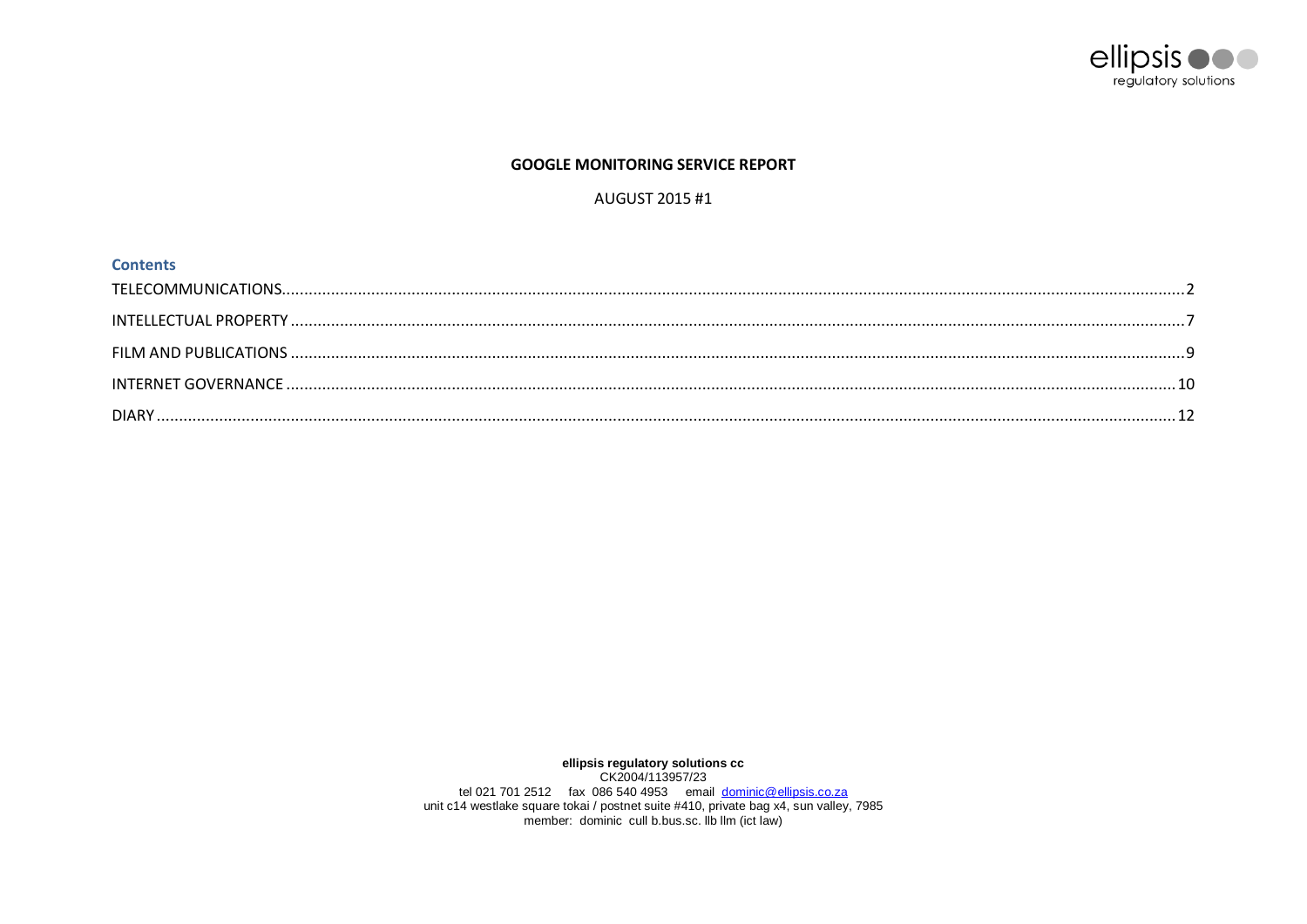

| <b>Document / Process</b>                                                | <b>Detail</b>                                                                                                                                                                                                                                  | <b>Relevance / Links / Analysis</b>                                                                                    |
|--------------------------------------------------------------------------|------------------------------------------------------------------------------------------------------------------------------------------------------------------------------------------------------------------------------------------------|------------------------------------------------------------------------------------------------------------------------|
| <b>Department of</b><br><b>Telecommunications</b><br>and Postal Services | Simmering tensions appear to have boiled over at the Department, which is now looking<br>decidedly light at the top. While the latest purge may be necessary it is also going to be<br>time-consuming and disruptive.                          | Media statement on the initiation<br>of an independent public service<br>inquiry into the affairs of the DTPS          |
|                                                                          | The Public Service Commission (PSC) has initiated an independent inquiry into the<br>management affairs of the DTPS after reviewing concerns expressed about "dysfunction"<br>and "paralysis" at the Department.                               | <b>Media statement on DTPS Minister</b><br><b>Cwele's decision to place Director</b><br><b>General Rosey Sekese on</b> |
|                                                                          | The Minister has concurred with the Public Service Commission to initiate an independent<br>inquiry with the following terms of reference:                                                                                                     | precautionary suspension<br>Probe into mess at telecoms                                                                |
|                                                                          | Reasons for the inaccuracies on the delegations of authority submitted to the former<br>$\bullet$<br>and current Minister by the Head of Department.                                                                                           | department<br><b>Telecoms DG Rosey Sekese</b>                                                                          |
|                                                                          | The lawfulness of the application of the delegations of authority by the former<br>$\bullet$<br>Minister of Communications to the Head of Department, dated 19 September 2013,<br>in the Department of Telecommunications and Postal Services. | suspended                                                                                                              |
|                                                                          | The circumstances and the role of the Head of Department in the disciplinary action<br>$\bullet$<br>taken against the three Deputy Directors-General, viz. Dr. S Vilakazi, Mr. T Phiri and<br>Mr. G Buthelezi.                                 |                                                                                                                        |
|                                                                          | The manner, reasons and procedures followed in the disciplinary action taken against<br>$\bullet$<br>the three Deputy Directors-General.                                                                                                       |                                                                                                                        |
|                                                                          | Abuse of power and situations of conflict of interest in the relationship with the three                                                                                                                                                       |                                                                                                                        |

# <span id="page-1-0"></span>**TELECOMMUNICATIONS**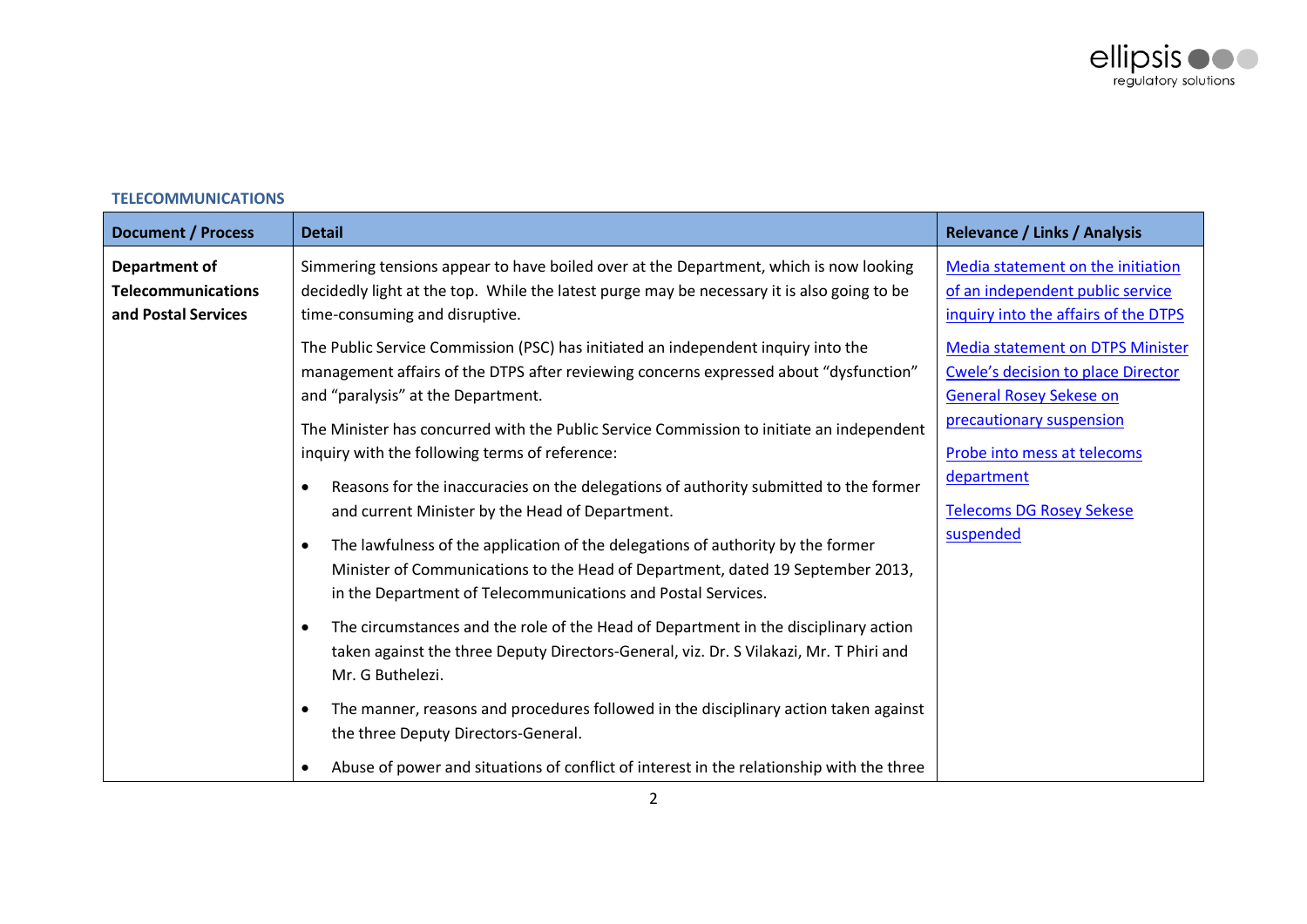

|                              | Deputy Directors-General.                                                                                                                                                                                                                                                                                                                                                                                                                                                                                             |                                                                                                                     |
|------------------------------|-----------------------------------------------------------------------------------------------------------------------------------------------------------------------------------------------------------------------------------------------------------------------------------------------------------------------------------------------------------------------------------------------------------------------------------------------------------------------------------------------------------------------|---------------------------------------------------------------------------------------------------------------------|
|                              | The irregular appointment of two employees to the same post of Media Liaison<br>$\bullet$<br>Officer in the Office of the Deputy Minister.                                                                                                                                                                                                                                                                                                                                                                            |                                                                                                                     |
|                              | The regularity of the finalisation of the performance assessment process for members<br>$\bullet$<br>of the SMS for the 2013/14 Financial Year.                                                                                                                                                                                                                                                                                                                                                                       |                                                                                                                     |
|                              | The tension/ destabilisation at the senior echelons of the Department, and the role of<br>$\bullet$<br>the Director-General.                                                                                                                                                                                                                                                                                                                                                                                          |                                                                                                                     |
|                              | Director-General Rosey Sekese was placed on "precautionary suspension for a period of<br>60 days while the Public Service Commission conducts its independent inquiry" effective 7<br>August 2015. Tinyiko Ngobeni has been appointed as the Acting Director-General until<br>further notice.                                                                                                                                                                                                                         |                                                                                                                     |
|                              | It is difficult to say whether this a good thing or a bad thing: internal politics have certainly<br>impacted on the effectiveness of the Department for a few years now, and this was<br>aggravated by the decision to split the former Department of Communications. So it is a<br>positive development that steps are being taken to address this. The process will,<br>however, inevitably lead to further delays and history, unfortunately, tells us that there is<br>no guarantee of something better to come. |                                                                                                                     |
| <b>ICT satellite account</b> | In the last report we noted that the Deputy Minister of Telecommunications and Postal<br>Services had made reference to the recent completion of the ICT satellite account for<br>South Africa for 2012, reflecting the contribution made by the ICT sector to the economy<br>as a whole.<br>We have obtained the consolidated report for the previous five-year period for<br>comparative purposes.                                                                                                                  | <b>ICT satellite account for South</b><br>Africa 2012<br><b>ICT satellite account for South</b><br>Africa 2006-2011 |
| <b>ICASA CEO speaks out</b>  | The decision by the ICASA CEO to publish his views on the current policy and regulatory                                                                                                                                                                                                                                                                                                                                                                                                                               | CEO's opinion piece                                                                                                 |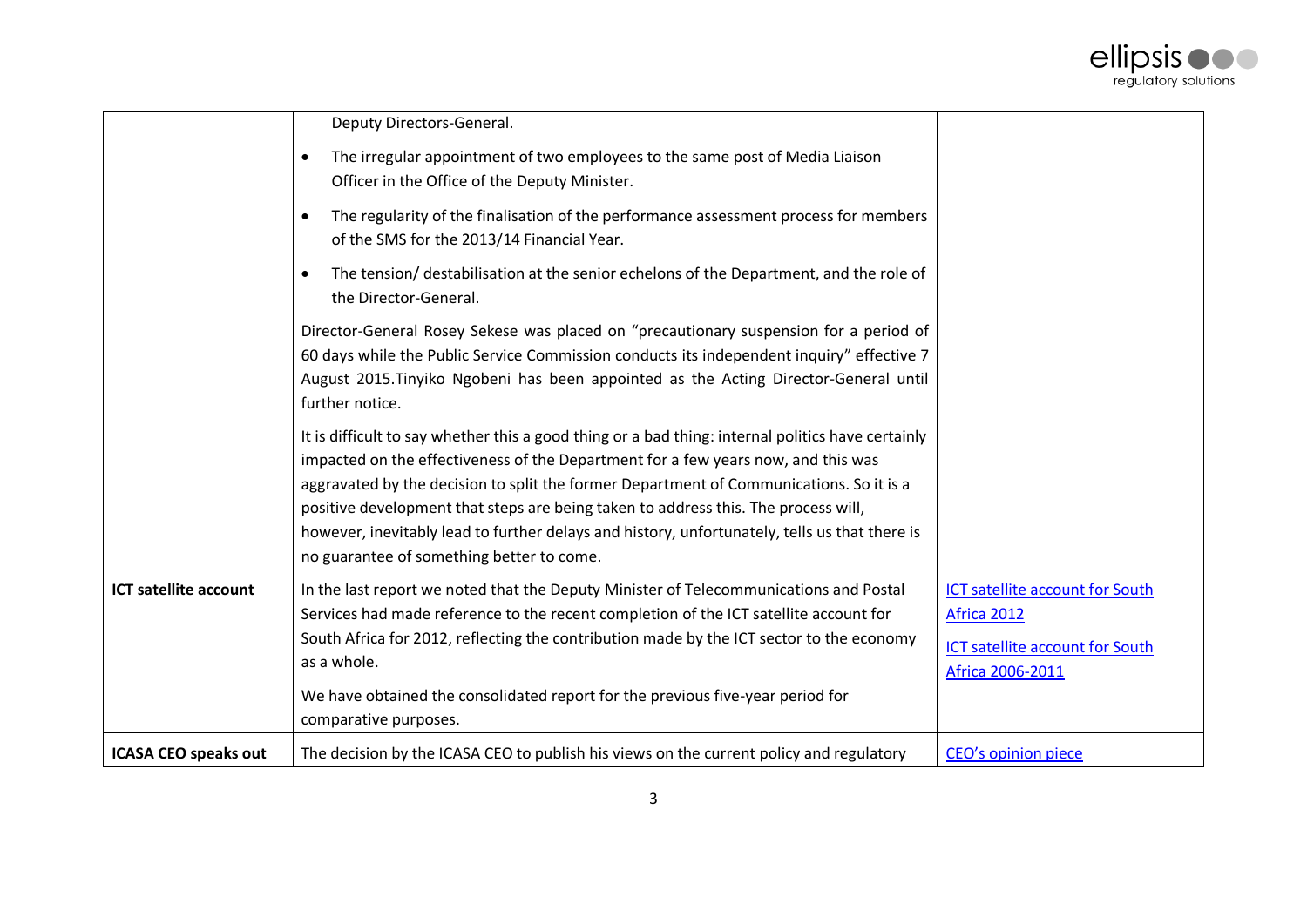

environment should be applauded.

### On spectrum management:

*Spectrum management: ICASA's primary mandate in relation to spectrum is to ensure efficient use of radio frequency spectrum. Critical to this mandate is the need to ensure that spectrum is assigned to licensees (broadcasting and electronic communications services licensees) to enable and facilitate provision of services and that no 'available and usable' spectrum lies fallow. To this end, the Authority is eager to reinitiate the licensing process for the assignment of the high-demand spectrum (suitable for deployment of broadband services) which was abandoned a few years ago. In effect, part of the reason why the sector has seen a wave of consolidations is mainly because the key players in the sector (Vodacom and MTN in particular) have been spectrum constrained whilst new entrants have not been able to launch services in the market as they have not been assigned the requisite spectrum. In this regard, it is important to note that the ICT sector in South Africa is regressing because of indecision by both the regulator and the policy maker on critical issues, particularly as they relate to management and assignment of radio frequency spectrum. It is clear that we are lagging seriously behind in digital migration. By the time the Set-Top Boxes become available, they may be irrelevant because of the already available digital television sets in the market.*

#### *….*

*In the mobile space there is continued shortage of spectrum for deployment of Long Term Evolution ("LTE") services. Spectrum is tied up in analogue transmission and that which is available has not and / or is not being assigned or issued to operators. The implication of the consolidation is that a giant infrastructure based player (or two) will be created in a first tier level of the market. A huge number of entities may not have reasonable and easy access to that infrastructure under the current regulatory framework. That is why concepts like wholesale open access, infrastructure sharing and Mobile Virtual Network Operators become relevant for the South African context. Any future licensing process needs to take account of the need for the creation of a wholesale open access framework to enable access by a myriad of service based players*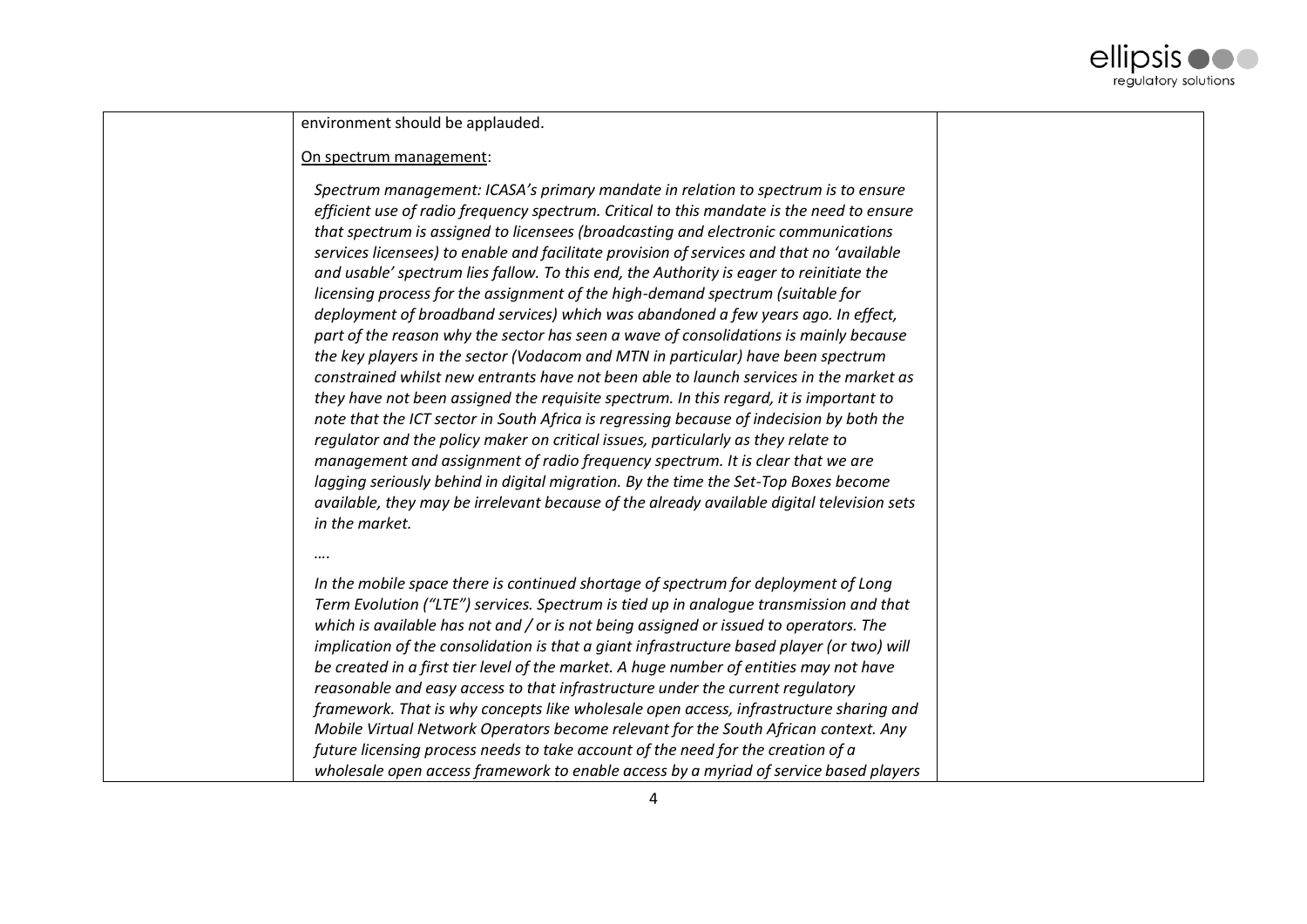

|                                              | to ensure rapid deployment of broadband services. The Authority hopes to work with<br>policy makers and other key stakeholders to bring to an end the delays that have<br>plagued the high-demand spectrum licensing process.                                                                                                                                                                                                                                                                                                                                                                                                                                                                                                                                                                                                                                                                                                                                                                                                                                                                                                                                                                                               |                                                                                                                                                    |
|----------------------------------------------|-----------------------------------------------------------------------------------------------------------------------------------------------------------------------------------------------------------------------------------------------------------------------------------------------------------------------------------------------------------------------------------------------------------------------------------------------------------------------------------------------------------------------------------------------------------------------------------------------------------------------------------------------------------------------------------------------------------------------------------------------------------------------------------------------------------------------------------------------------------------------------------------------------------------------------------------------------------------------------------------------------------------------------------------------------------------------------------------------------------------------------------------------------------------------------------------------------------------------------|----------------------------------------------------------------------------------------------------------------------------------------------------|
|                                              | On market consolidation and competition:                                                                                                                                                                                                                                                                                                                                                                                                                                                                                                                                                                                                                                                                                                                                                                                                                                                                                                                                                                                                                                                                                                                                                                                    |                                                                                                                                                    |
|                                              | The Authority is mindful of the effects of the consolidation trends on the competitive<br>landscape in the market. It is also fully aware of its mandate over competition matters in<br>the ICT sector. The ECA, read with the ICASA Act, is very clear about the process which<br>the Authority must follow in order to impose pro-competitive measures in any market.<br>Such a process must include a process to define relevant markets, identify licensees with<br>significant market power ("SMP") in such markets and imposing procompetitive and<br>proportional measures on identified SMPs. The Authority recognises that it cannot<br>requlate the spectrum effects of market consolidation on competition in the various<br>markets without undertaking an in-depth enquiry in terms of the legislation. The<br>Authority intends to prioritise the identification of markets that are susceptible to anti-<br>competitive effects. The Authority is committed to radically transform the ICT sector to<br>facilitate growth and employment in line with government's national policy objectives.<br>Since 2006 only two market investigations have been completed, both relating to call<br>termination rates. |                                                                                                                                                    |
|                                              |                                                                                                                                                                                                                                                                                                                                                                                                                                                                                                                                                                                                                                                                                                                                                                                                                                                                                                                                                                                                                                                                                                                                                                                                                             |                                                                                                                                                    |
| <b>Rapid Deployment</b><br><b>Guidelines</b> | Analysys Mason – appointed by the DTPS to assist in the drafting of policy and policy on<br>rapid deployment of infrastructure - have finalised the initial stages of their work and<br>drafted a Discussion Paper on the Development of a Rapid Deployment Policy for<br>Electronic Communications Infrastructure which has been published on the DTPS website.                                                                                                                                                                                                                                                                                                                                                                                                                                                                                                                                                                                                                                                                                                                                                                                                                                                            | <b>Discussion Paper on the</b><br><b>Development of a Rapid</b><br><b>Deployment Policy for Electronic</b><br><b>Communications Infrastructure</b> |
|                                              | The Discussion Paper is not open for comment but a public workshop will be held in<br>August 2015 with draft policy to be based on the concepts set out in the Discussion Paper.<br>The DTPS will then finalise a draft to be published in the Gazette which will probably be<br>open for comment for 3o calendar days. According to Analysys Mason a reasons<br>document will be published with the final policy.                                                                                                                                                                                                                                                                                                                                                                                                                                                                                                                                                                                                                                                                                                                                                                                                          |                                                                                                                                                    |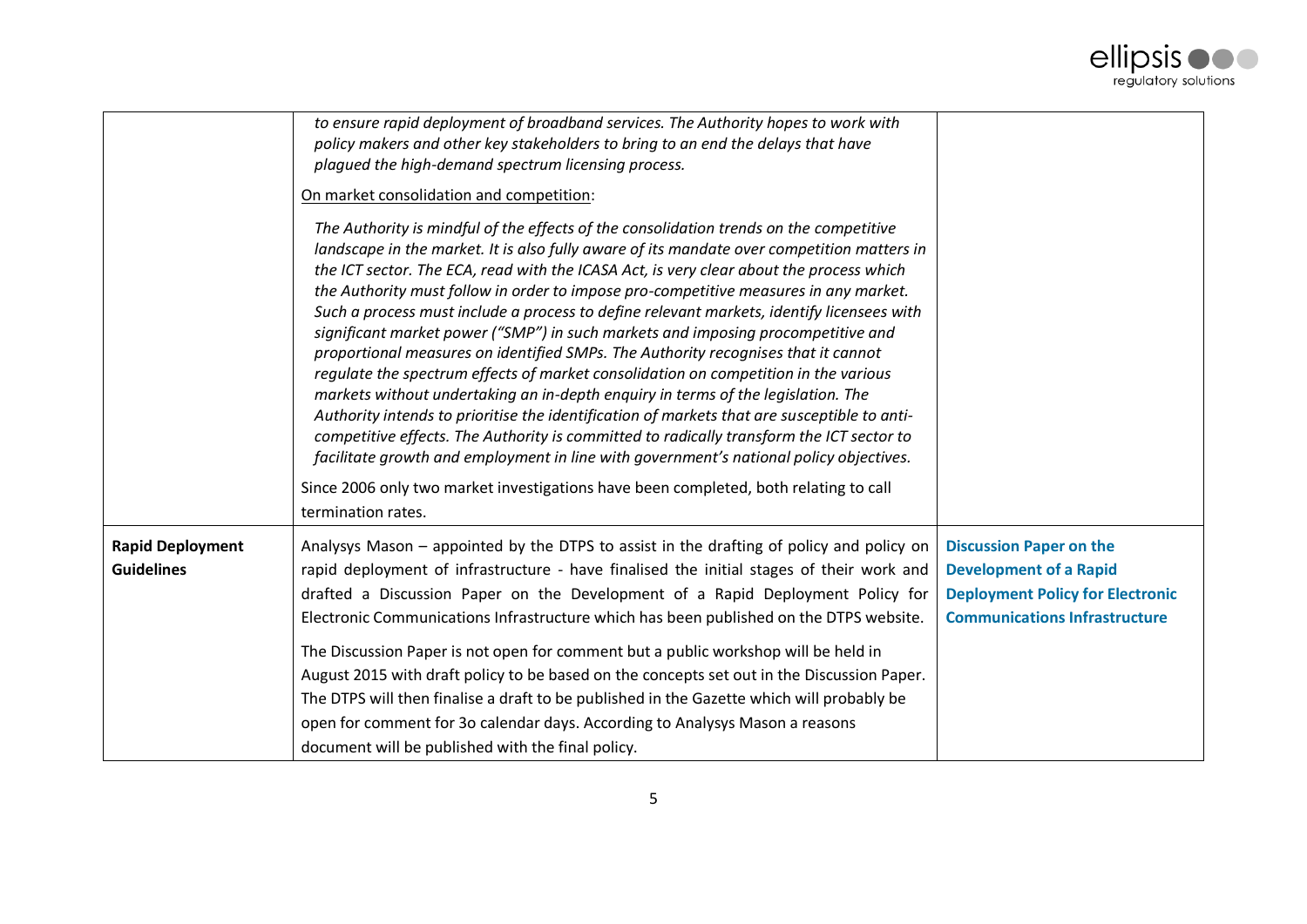

| <b>ICASA withdraws a</b><br>licence | ICASA has published notifications in the Government Gazette to the effect that it has<br>determined that specified licences have "expired" due to the failure of licensees to<br>respond to queries from ICASA and their failure to commence provision of licensed<br>services within the period required in the sets of Process and Procedure Regulations 2010.<br>There are three licensees targeted, with two pairs of individual licences and one class<br>electronic communications service licence deemed to have expired.<br>To the best of our knowledge this is the first time that an ECS or ECNS licence has been<br>withdrawn by ICASA for non-compliance with applicable regulations. |                                                                                             |
|-------------------------------------|----------------------------------------------------------------------------------------------------------------------------------------------------------------------------------------------------------------------------------------------------------------------------------------------------------------------------------------------------------------------------------------------------------------------------------------------------------------------------------------------------------------------------------------------------------------------------------------------------------------------------------------------------------------------------------------------------|---------------------------------------------------------------------------------------------|
| <b>Telkom BCX</b>                   | The acquisition of the Business Connexion Group by Telkom has received final approval<br>from the Competition Tribunal. The approval is subject to conditions, including:<br>The extension of the previous settlement agreement entered into between Telkom<br>$\bullet$<br>and the Competition Commission by two years so that it now expires in 2020.<br>A freeze on the price of Diginet and Metroclear services; and<br>$\bullet$<br>Addition transfer pricing obligations.                                                                                                                                                                                                                    | Telkom gets final BCX nods                                                                  |
| <b>Municipal Wi-Fi</b>              | Project Isizwe has increased the speed available on its Tshwane Wi-Fi network to<br>15Mbit/s. They report a user average speed of 7Mbit/s to date with 633 sites and average<br>monthly unique users of 165 000 in 2015.<br>Only 7% of users of the network reached the daily cap of 250MB.<br>Project Isizwe also announced a new collaboration with the Open Society Foundation of<br>South Africa in the Western Cape.                                                                                                                                                                                                                                                                          | Free Pretoria Wi-Fi gets speed<br>bump<br>Project Isizwe free Wi-Fi now in W<br><b>Cape</b> |
| <b>Open Access</b>                  | MTN is prepared to open its mobile network on a wholesale basis to competitors, "but<br>can only consider doing so once government has issued it with additional radio frequency<br>spectrum".                                                                                                                                                                                                                                                                                                                                                                                                                                                                                                     | MTN mulls opening mobile network<br>to rivals                                               |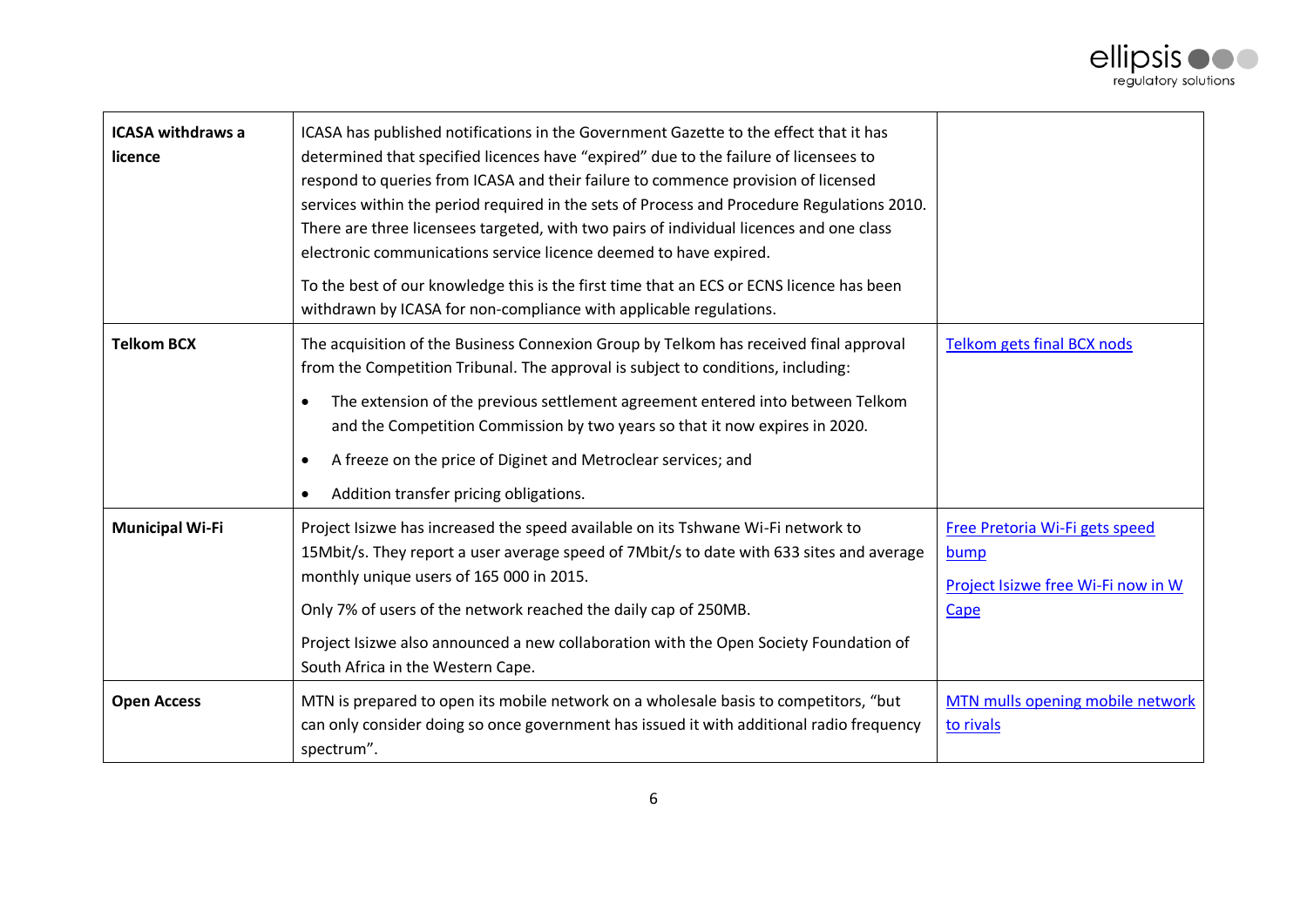

|                           | He said the idea of providing wholesale, open access to MTN's network is "something<br>that continues to come up in discussions" with policy makers. "As long as there is no<br>fixing of prices by the regulator, we don't have a challenge around that. This is already<br>happening in mature markets."<br>But, he said, it can't happen until new spectrum is allocated because MTN simply doesn't<br>have the capacity at the moment to cope with additional strains on its network. |  |
|---------------------------|-------------------------------------------------------------------------------------------------------------------------------------------------------------------------------------------------------------------------------------------------------------------------------------------------------------------------------------------------------------------------------------------------------------------------------------------------------------------------------------------|--|
| <b>National ICT</b>       | Following the launch of this Forum in May 2015, the next steps are finally been taken with                                                                                                                                                                                                                                                                                                                                                                                                |  |
| <b>Consultative Forum</b> | meetings of the various chambers scheduled for August 2015:                                                                                                                                                                                                                                                                                                                                                                                                                               |  |
|                           | ICT Governance and Security (17 August)<br>٠<br>Social (21 August)<br>٠<br>Economic (26 August)<br>Disability (to be scheduled)<br>$\bullet$                                                                                                                                                                                                                                                                                                                                              |  |
|                           | There have in the interim been two meetings of the chairpersons of the four chambers<br>from which the following appears:                                                                                                                                                                                                                                                                                                                                                                 |  |
|                           | The focus is to be on implementation, not policy drafting<br>٠<br>Accept that there will be overlap between the chambers and this will need to be<br>$\bullet$<br>rationalised over time<br>Decided that Disability Chamber has a cross-cutting function and will meet last<br>٠                                                                                                                                                                                                          |  |
|                           | The writer has attended the first ICT Governance and Security Chamber meeting, which<br>was a little like wondering around in a dark room desperately searching for light. Progress<br>was made in deciding the scope of work of this Chamber but there was little in the way of<br>concrete steps                                                                                                                                                                                        |  |

# <span id="page-6-0"></span>**INTELLECTUAL PROPERTY**

| Document / Process              | <b>Detail</b>                                                                       | Relevance / Links / Analysis  |
|---------------------------------|-------------------------------------------------------------------------------------|-------------------------------|
| <b>Copyright Amendment Bill</b> | The Department of Trade and Industry (dTi) has published a Copyright Amendment Bill | Copyright Amendment Bill 2015 |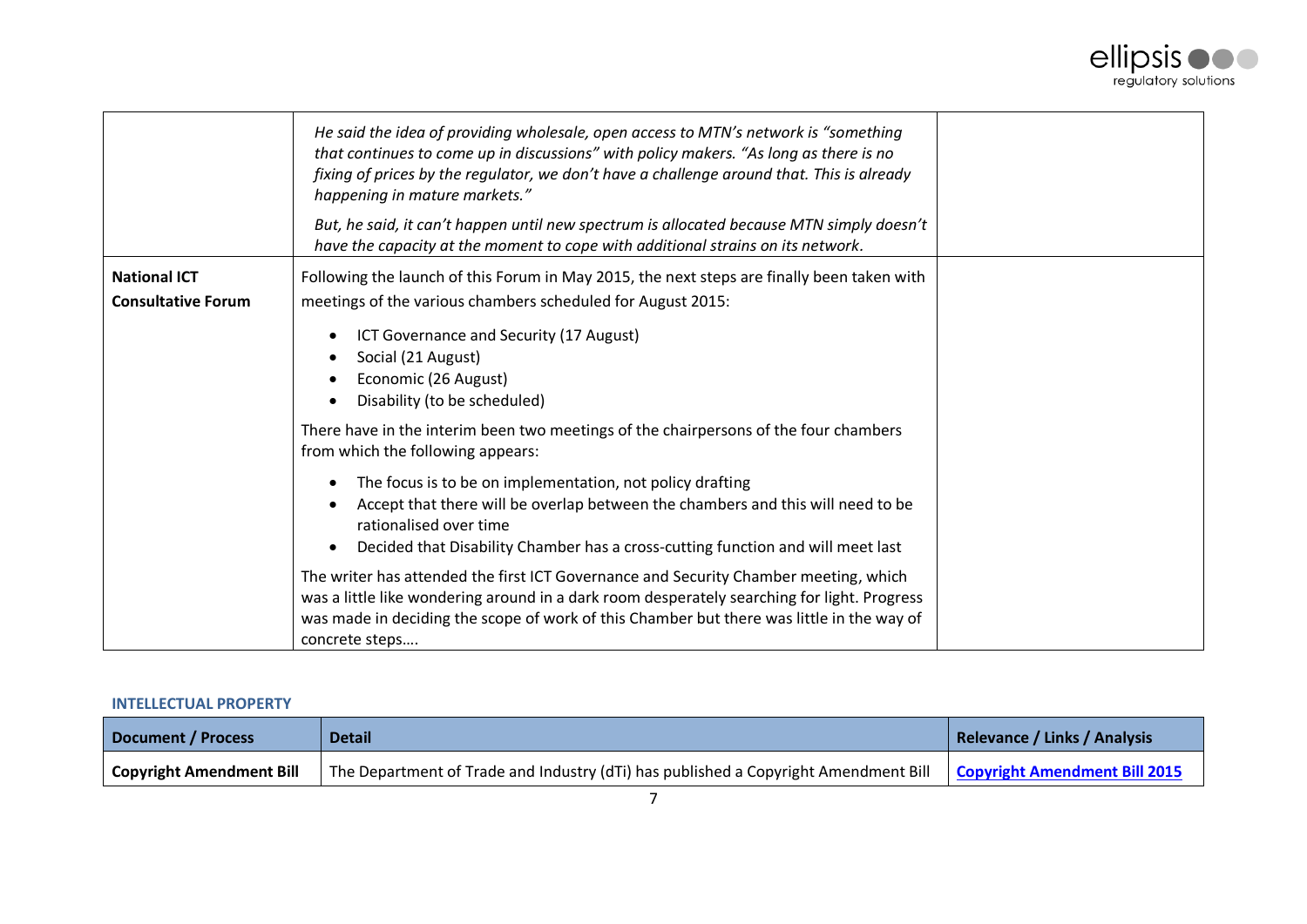

| 2015 | 2015 which is intended to review and modernise South Africa's intellectual property    |  |
|------|----------------------------------------------------------------------------------------|--|
|      | law regime. The main take-out for present purposes is that there are no proposed       |  |
|      | provisions impacting directly on ISPs such as three-strike rule or other mechanism for |  |
|      | "copyright-enforcement-by-proxy".                                                      |  |
|      | The Bill seeks to amend the Copyright Act 98 of 1978, so as to:                        |  |
|      | • amend certain definitions; to allow for the reproduction of copyright work;          |  |
|      | . provide for the protection of copyright in craft work;                               |  |
|      | . provide for the accreditation and registration of Collecting Societies;              |  |
|      | . provide for the procedure for settlement of royalties disputes;                      |  |
|      | • allow fair use of copyright work;                                                    |  |
|      | . provide for access to copyright works for a person with disabilities;                |  |
|      | . provide for the protection of ownership of orphan works by the state;                |  |
|      | . provide for the establishment of Intellectual Property Tribunal;                     |  |
|      | . provide for the appointment of members of the Intellectual Property Tribunal;        |  |
|      | . provide for the powers and functions of the Intellectual Property Tribunal;          |  |
|      | . provide for protection of performers' moral and economic rights;                     |  |
|      | . provide for the protection of rights of producers of phonograms;                     |  |
|      | . provide for prohibited conducts in respect technological protection measure;         |  |
|      | · provide for prohibited conduct in respect of copyright management information;       |  |
|      | . provide for management of digital rights;                                            |  |
|      | . provide for the promotion of broadcasting of local content;                          |  |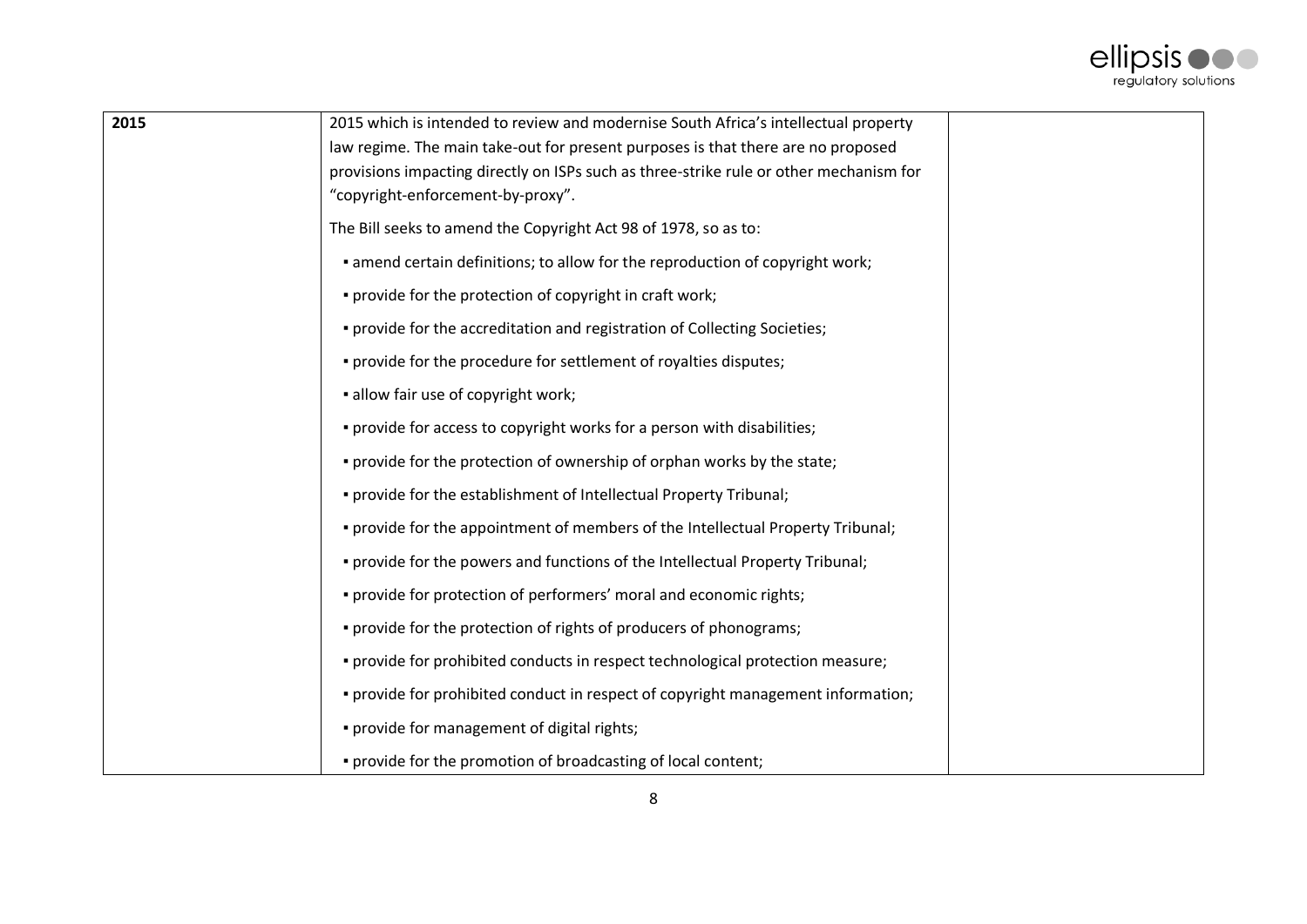

| · provide for certain new offences                                                                                                                                                                                                                                                                                                                                                                                                      |  |
|-----------------------------------------------------------------------------------------------------------------------------------------------------------------------------------------------------------------------------------------------------------------------------------------------------------------------------------------------------------------------------------------------------------------------------------------|--|
| As a general comment I have included an excerpt from Muhlberg's Briefs, a specialist<br>intellectual property legal advisory, both the reflect on the difficulties in the Bill as well<br>as because it is damn funny.                                                                                                                                                                                                                  |  |
| It had been my intention to summarise the Copyright Amendment Bill 2015 in this<br>brief. But then I read it and very strange things happened. In this very order, I found<br>myself losing the will to:                                                                                                                                                                                                                                |  |
| read further;<br>continue working in IP;<br>live.                                                                                                                                                                                                                                                                                                                                                                                       |  |
| So I'm ducking out of this. Perhaps I'll attempt it in the next brief. But what I'm really<br>hoping is that some braver and hardier soul will tackle this semi-literate abomination<br>before then. If you think I'm being unkind, this is what a colleague who's much nicer<br>than I am said of the bill: 'I think it was drafted after the State Attorney's Christmas<br>party or something – it reads like a drunkard drafted it!' |  |
| Comments are due by 27 August 2015, and should be emailed to Meshendri Padayachy<br>at MPadayachy@thdti.gov.za.                                                                                                                                                                                                                                                                                                                         |  |

# <span id="page-8-0"></span>**FILM AND PUBLICATIONS**

| <b>Document / Process</b>                             | <b>Detail</b>                                                                                                                                                                                                                                                                                                                                                                       | <b>Relevance / Links / Analysis</b> |
|-------------------------------------------------------|-------------------------------------------------------------------------------------------------------------------------------------------------------------------------------------------------------------------------------------------------------------------------------------------------------------------------------------------------------------------------------------|-------------------------------------|
| <b>Film and Publications</b><br><b>Amendment Bill</b> | The South African Cabinet has approved the introduction of a Films and Publications<br>Amendment Bill into the Parliamentary process. If the FPB's draft online content<br>regulation policy was the phony war, the introduction of this Bill marks the real<br>commencement of the content regulation debate in South Africa.<br>Media statement after yesterday's cabinet meeting |                                     |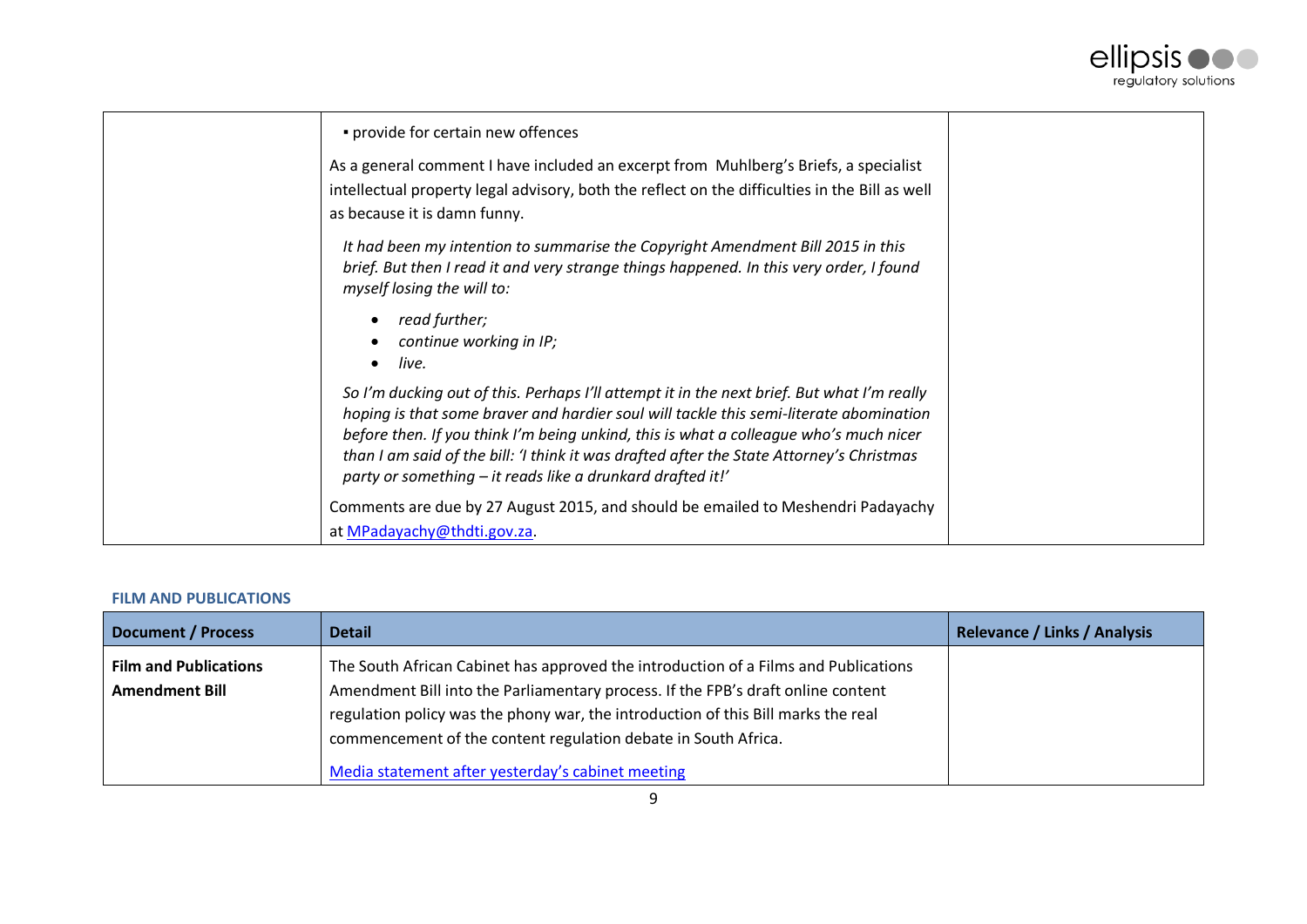

|                                    | 4. Bills                                                                                                                                                                                                                                                                                                                                                                                                                   |                                 |
|------------------------------------|----------------------------------------------------------------------------------------------------------------------------------------------------------------------------------------------------------------------------------------------------------------------------------------------------------------------------------------------------------------------------------------------------------------------------|---------------------------------|
|                                    | 4.1. Cabinet approved the submission of the Films and Publications Amendment Bill,<br>2015 to Parliament. The Bill amends the Films and Publications Act, 1996 (Act 65 of<br>1996). The amendments provide for technological advances, especially online and<br>social-media platforms, in order to protect children from being exposed to disturbing<br>and harmful media content in all platforms (physical and online). |                                 |
|                                    | The Bill strengthens the duties imposed on mobile networks and Internet service<br>providers to protect the public and children during usage of their services. The<br>Independent Communications Authority of South Africa will not issue licences or<br>renewals without confirmation from the Film and Publication Board of full compliance<br>with its legislation.                                                    |                                 |
| <b>Submissions on draft online</b> | We are publishing as many of these as we can find                                                                                                                                                                                                                                                                                                                                                                          | http://www.ellipsis.co.za/the-  |
| content regulation policy          |                                                                                                                                                                                                                                                                                                                                                                                                                            | film-publications-board-and-    |
|                                    |                                                                                                                                                                                                                                                                                                                                                                                                                            | online-content-regulation/      |
| <b>FPB &amp; online content</b>    | Latest media resources                                                                                                                                                                                                                                                                                                                                                                                                     | R2K, DA increase pressure on    |
| regulation                         |                                                                                                                                                                                                                                                                                                                                                                                                                            | internet regulation policy      |
|                                    |                                                                                                                                                                                                                                                                                                                                                                                                                            | PEN South Africa Condemns Film  |
|                                    |                                                                                                                                                                                                                                                                                                                                                                                                                            | and Publication Board's Plan to |
|                                    |                                                                                                                                                                                                                                                                                                                                                                                                                            | <b>Control the Internet</b>     |

# <span id="page-9-0"></span>**INTERNET GOVERNANCE**

| <b>Document / Process</b>                       | <b>Detail</b>                                                                                                                                                             | <b>Relevance / Links / Analysis</b> |
|-------------------------------------------------|---------------------------------------------------------------------------------------------------------------------------------------------------------------------------|-------------------------------------|
| Joint Launch of the Gender                      | The DTPS is hosting the launch of two new strategies on the 19th August 2015:                                                                                             | <b>Full text</b>                    |
| and ICT Strategy & Children<br>and ICT Strategy | The Department of Telecommunications and Postal Services (DTPS) proudly invites you<br>to the Joint Launch of the Gender and ICT Strategy as well as the Children and ICT |                                     |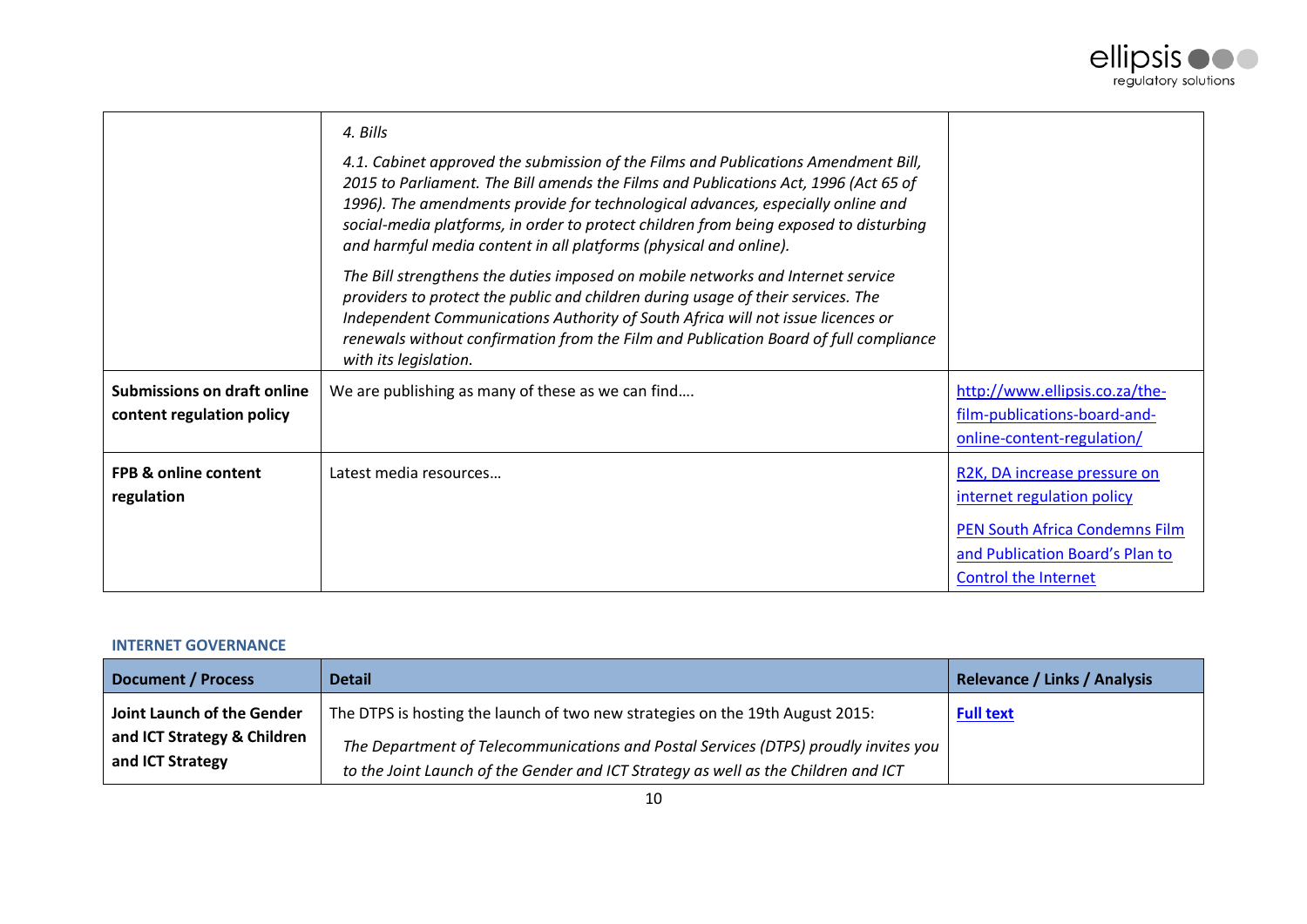

| Strategy. These two strategies were widely consulted upon by the then Department of |
|-------------------------------------------------------------------------------------|
| Communications. The Gender and ICT Strategy seeks to empower women so as to         |
| enable them to enter, participate and compete in ICT sector. The Children and ICT   |
| Strategy seeks to harness the benefits of ICTs for children's empowerment and their |
| protection whilst interacting with ICT content, products, services on different ICT |
| platforms.                                                                          |
|                                                                                     |
| The details of the launch are as follows;                                           |
| Date: 19 August 2015                                                                |
| Time: 09h00-13h30                                                                   |
| Venue: Golden Horse Casino, Pietermaritzburg, KwaZulu-Natal                         |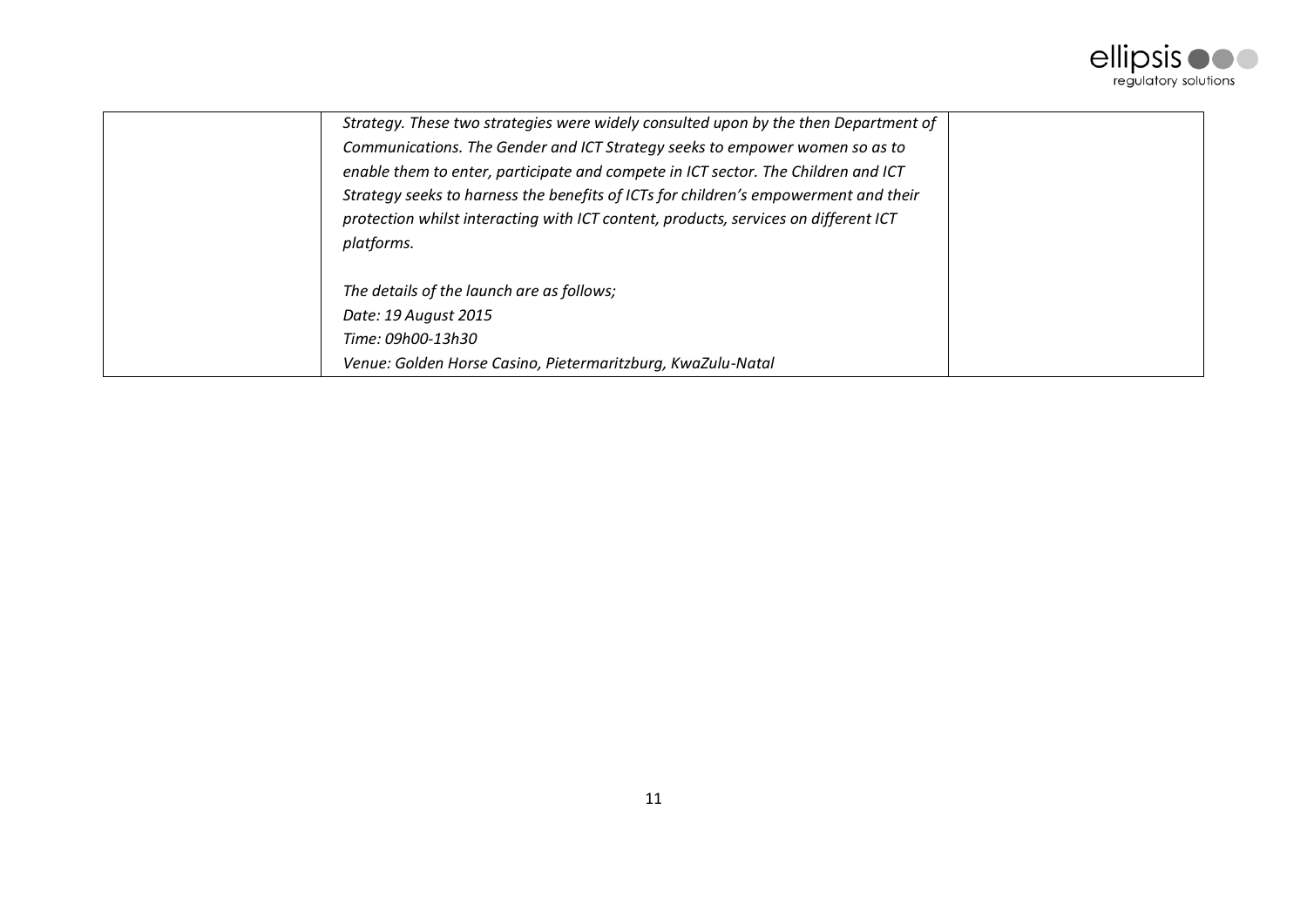

# <span id="page-11-0"></span>**DIARY**

| <b>Date</b>         | <b>Event</b>                                                                                                                                                                                                                                                                                                                                                                   |
|---------------------|--------------------------------------------------------------------------------------------------------------------------------------------------------------------------------------------------------------------------------------------------------------------------------------------------------------------------------------------------------------------------------|
| 18 August 2015      | Portfolio Committee on Telecommunications and Postal Services, (National Assembly), [Briefing by Independent<br>Communications Authority of South Africa (ICASA) on its impact on all entities in terms of its ICT mandate], Committee<br>Room V475, Fourth Floor, Old Assembly Building, 09:00                                                                                |
| 19 August 2015      | Joint Launch of the Gender and ICT Strategy & Children and ICT Strategy, Pietermaritzburg                                                                                                                                                                                                                                                                                      |
| 25 August 2015      | Portfolio Committee on Telecommunications and Postal Services, (National Assembly), [Briefing by Department, National<br>Treasury and Broad Band Infraco (BBI) on matters pertaining to funding of BBI], Old Assembly Chamber, Ground Floor, Old<br>Assembly Building, 09:00                                                                                                   |
| 1 September 2015    | Portfolio Committee on Telecommunications and Postal Services, (National Assembly), [Briefing on spectrum policy and<br>processes moving forward], Committee Room 2, Upper Ground Floor, 90 Plein Street, 09:00                                                                                                                                                                |
| 2 September 2015    | Select Committee on Communications and Public Enterprises (National Council of Provinces), [The Department of<br>Telecommunications and Postal Services (DTPS) Universal Services Access Agency of South Africa (USAASA)'s mandate and<br>its role in the communication sector], Committee Room M315, Third Floor, Marks Building, 10:00                                       |
| 8 September 2015    | Portfolio Committee on Telecommunications and Postal Services, (National Assembly), [Briefing on the cost to<br>communicate], Committee Room E249, Second Floor, National Assembly Building, 09:00                                                                                                                                                                             |
| 7 September 2015    | WAPA Future Wireless Technologies Forum                                                                                                                                                                                                                                                                                                                                        |
| 7-10 September 2015 | ISPA iWeek http://www.iweek.org.za/programme-2015/                                                                                                                                                                                                                                                                                                                             |
| 22 September 2015   | Portfolio Committee on Telecommunications and Postal Services, (National Assembly), [Briefing by SITA in respect of<br>progress on SA Connect and governance issues], Committee Room 2, Upper Ground Floor, 90 Plein Street, 09:00                                                                                                                                             |
| 11-14 October 2015  | Films and Publication Board (FPB) invites you to a three day conference scheduled for the 11-14 of October 2015 in<br>Johannesburg South Africa. The objective of the conference is to facilitate dialogue and to establish a road map in the quest<br>to expand online child protection and cyber safety initiatives in the Southern African Development Community (SADC) and |